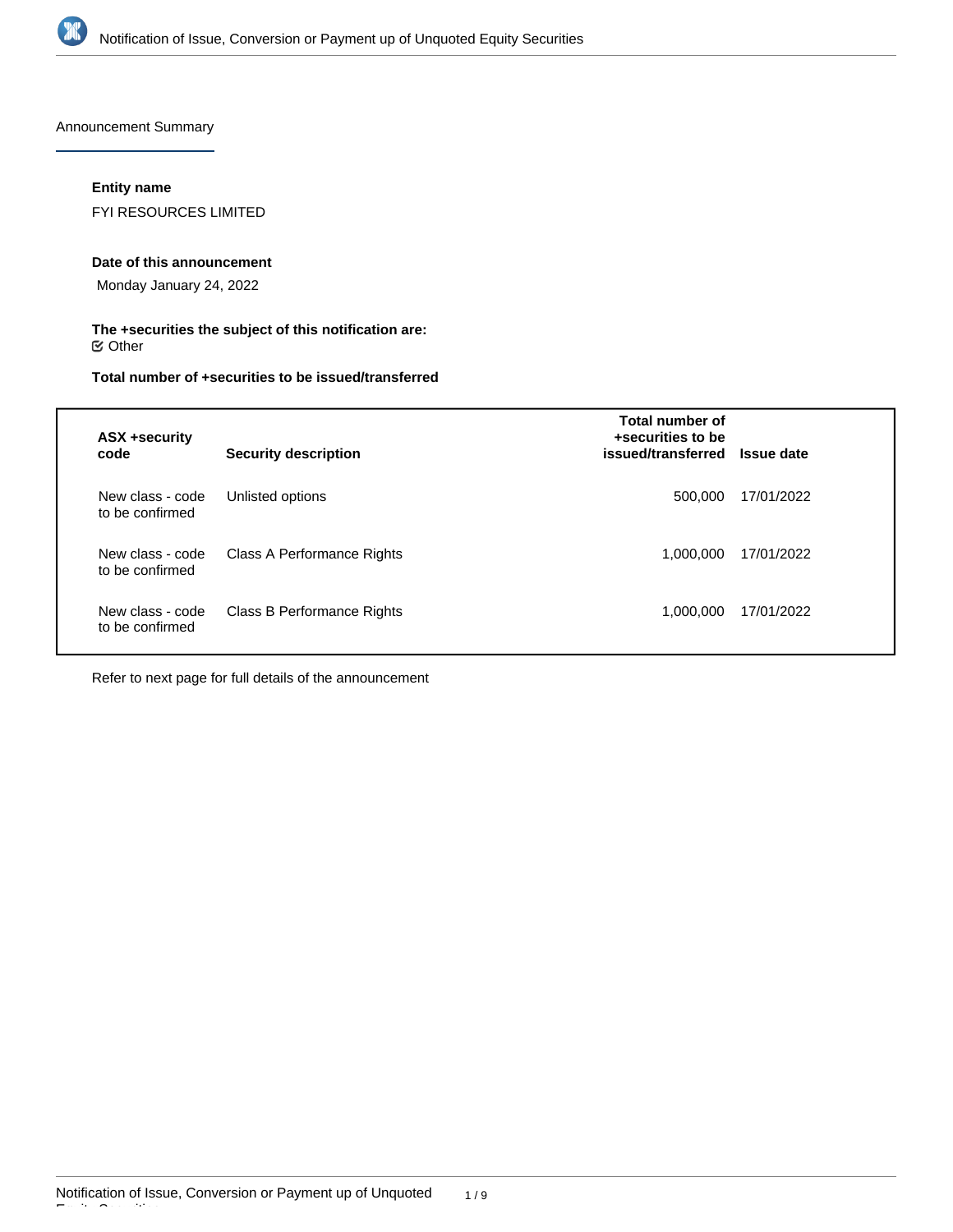

Part 1 - Entity and announcement details

## **1.1 Name of entity**

FYI RESOURCES LIMITED

We (the entity named above) give notice of the issue, conversion or payment up of the following unquoted +securities.

**1.2 Registered number type**

ABN

**Registration number**

85061289218

# **1.3 ASX issuer code**

FYI

## **1.4 The announcement is**

New announcement

## **1.5 Date of this announcement**

24/1/2022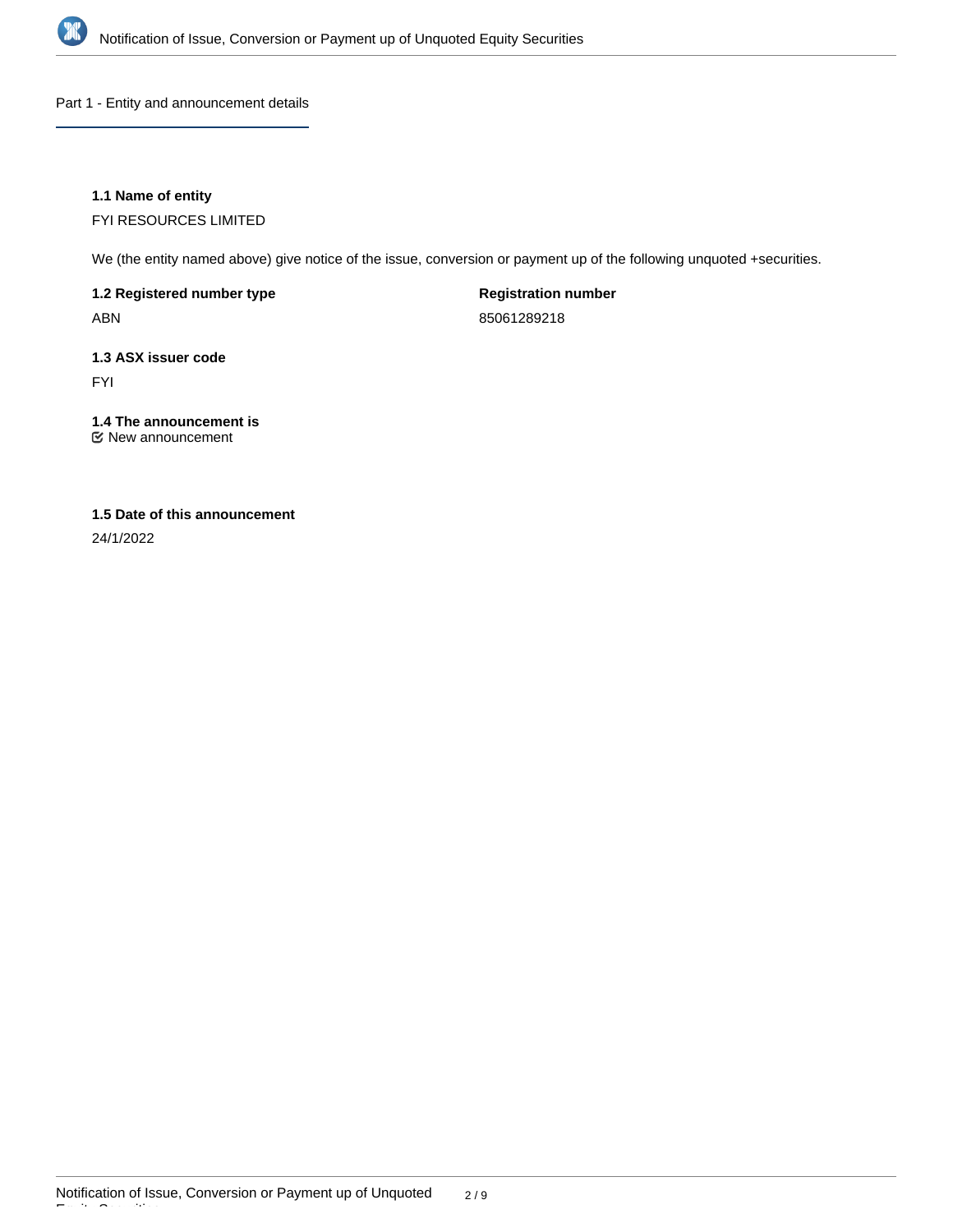

## Part 2 - Issue details

**2.1 The +securities the subject of this notification are:**

Other

## **Please specify**

Issue of options & performance rights to directors approved by shareholders at AGM held 17/12/2021

## **2.2a This notification is given in relation to an issue of +securities in a class which is not quoted on ASX and which:**

does not have an existing ASX security code ("new class")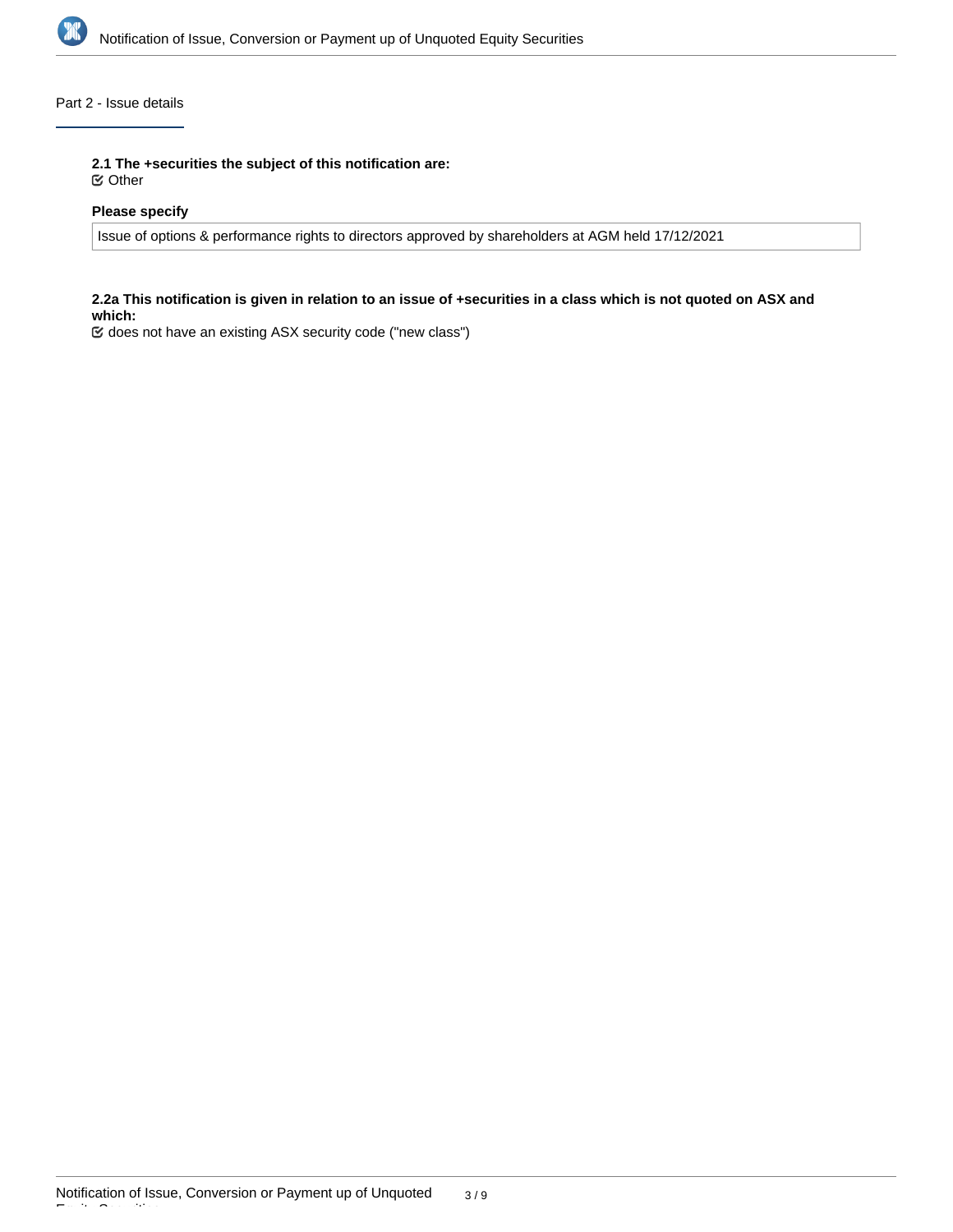

Part 3C - number and type of +securities the subject of this notification (new class) where issue has not previously been notified to ASX

## in an Appendix 3B

### **New +securities**

| ASX +security code                                                | +Security description                                                                                             |
|-------------------------------------------------------------------|-------------------------------------------------------------------------------------------------------------------|
| New class - code to be confirmed                                  | Unlisted options                                                                                                  |
| +Security type                                                    | <b>ISIN code</b>                                                                                                  |
| Options                                                           |                                                                                                                   |
| Date the +securities the subject of this notification were issued |                                                                                                                   |
| 17/1/2022                                                         |                                                                                                                   |
| $\mathfrak C$ Yes                                                 | Will all the +securities issued in this class rank equally in all respects from their issue date?                 |
|                                                                   |                                                                                                                   |
| listing rule 6.1?<br>$\mathfrak{C}$ No                            | Have you received confirmation from ASX that the terms of the +securities are appropriate and equitable under     |
| issued.                                                           | Please provide a URL link for a document lodged with ASX setting out the material terms of the +securities being  |
| 3ff96335c2d45a094df02a206a39ff4                                   | https://cdn-api.markitdigital.com/apiman-gateway/ASX/asx-research/1.0/file/2924-02452831-6A1063013?access token=8 |
|                                                                   |                                                                                                                   |

## Options Details

**+Security currency** AUD - Australian Dollar **Exercise price** AUD 0.44400000 **Expiry date** 16/12/2023

**Details of the existing class of +security that will be issued upon exercise or conversion of this new class of company option**

**Other** 

Equity Securities

## **Description**

FYI : ORDINARY FULLY PAID

### **Any other information the entity wishes to provide about the +securities the subject of this notification**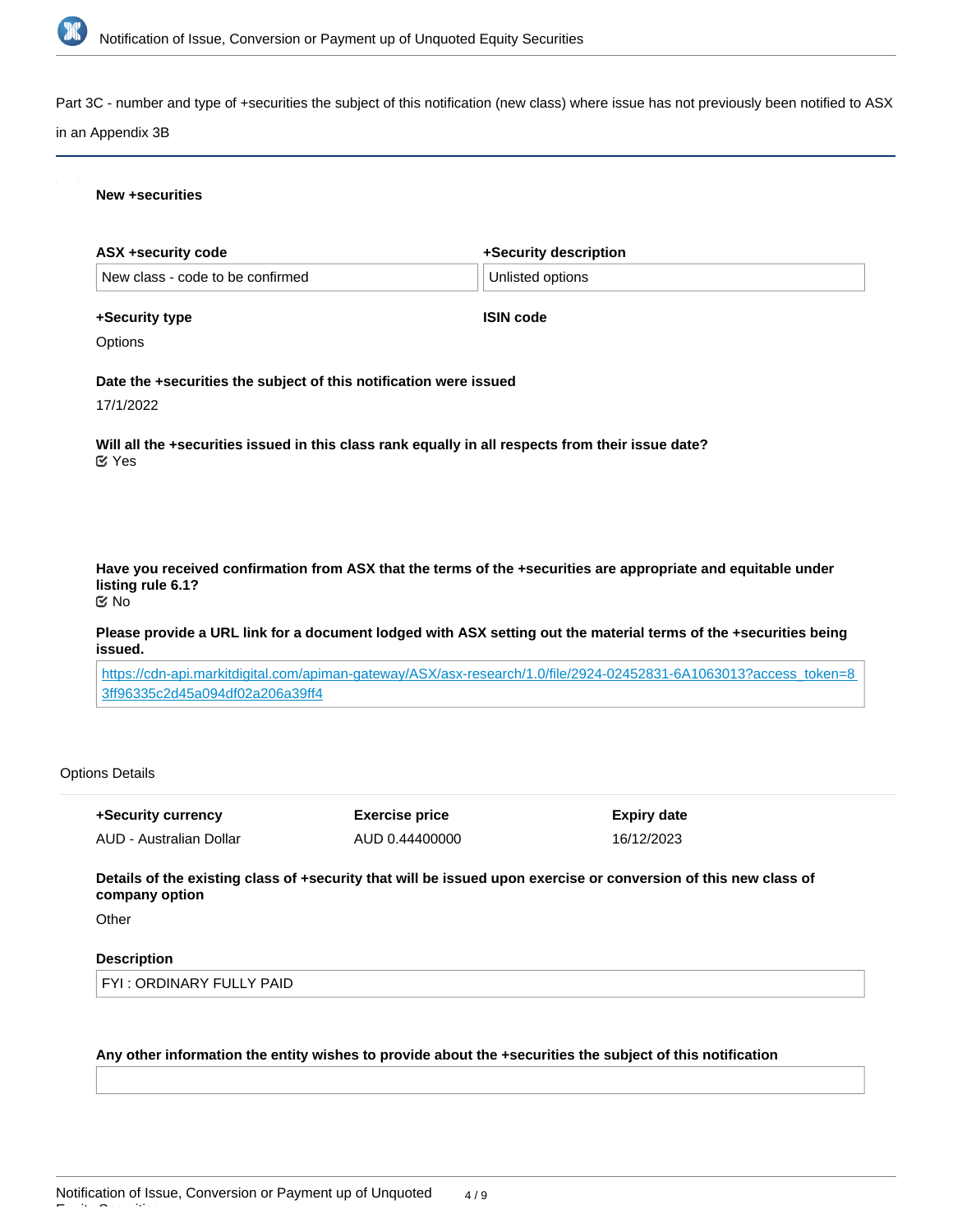

**Please provide any further information needed to understand the circumstances in which you are notifying the issue of these +securities to ASX, including why the issue of the +securities has not been previously announced to the market in an Appendix 3B** Notification included in 3B announced 16/11/2021 Issue details **Number of +securities** 500,000 **Were the +securities issued for a cash consideration? Please describe the consideration being provided for the +securities** Nil **Purpose of the issue Other Additional Details** The issue of options is to incentivise the director as part of the director's remuneration package No

### **New +securities**

| ASX +security code               | +Security description      |  |
|----------------------------------|----------------------------|--|
| New class - code to be confirmed | Class A Performance Rights |  |

#### **+Security type**

**ISIN code**

**Other** 

**Date the +securities the subject of this notification were issued**

17/1/2022

Equity Securities

**Will all the +securities issued in this class rank equally in all respects from their issue date?** Yes

**Please provide a URL link for a document lodged with ASX setting out the material terms of the +securities being issued.**

[https://cdn-api.markitdigital.com/apiman-gateway/ASX/asx-research/1.0/file/2924-02452831-6A1063013?access\\_token=8](https://cdn-api.markitdigital.com/apiman-gateway/ASX/asx-research/1.0/file/2924-02452831-6A1063013?access_token=83ff96335c2d45a094df02a206a39ff4) [3ff96335c2d45a094df02a206a39ff4](https://cdn-api.markitdigital.com/apiman-gateway/ASX/asx-research/1.0/file/2924-02452831-6A1063013?access_token=83ff96335c2d45a094df02a206a39ff4)

**Any other information the entity wishes to provide about the +securities the subject of this notification**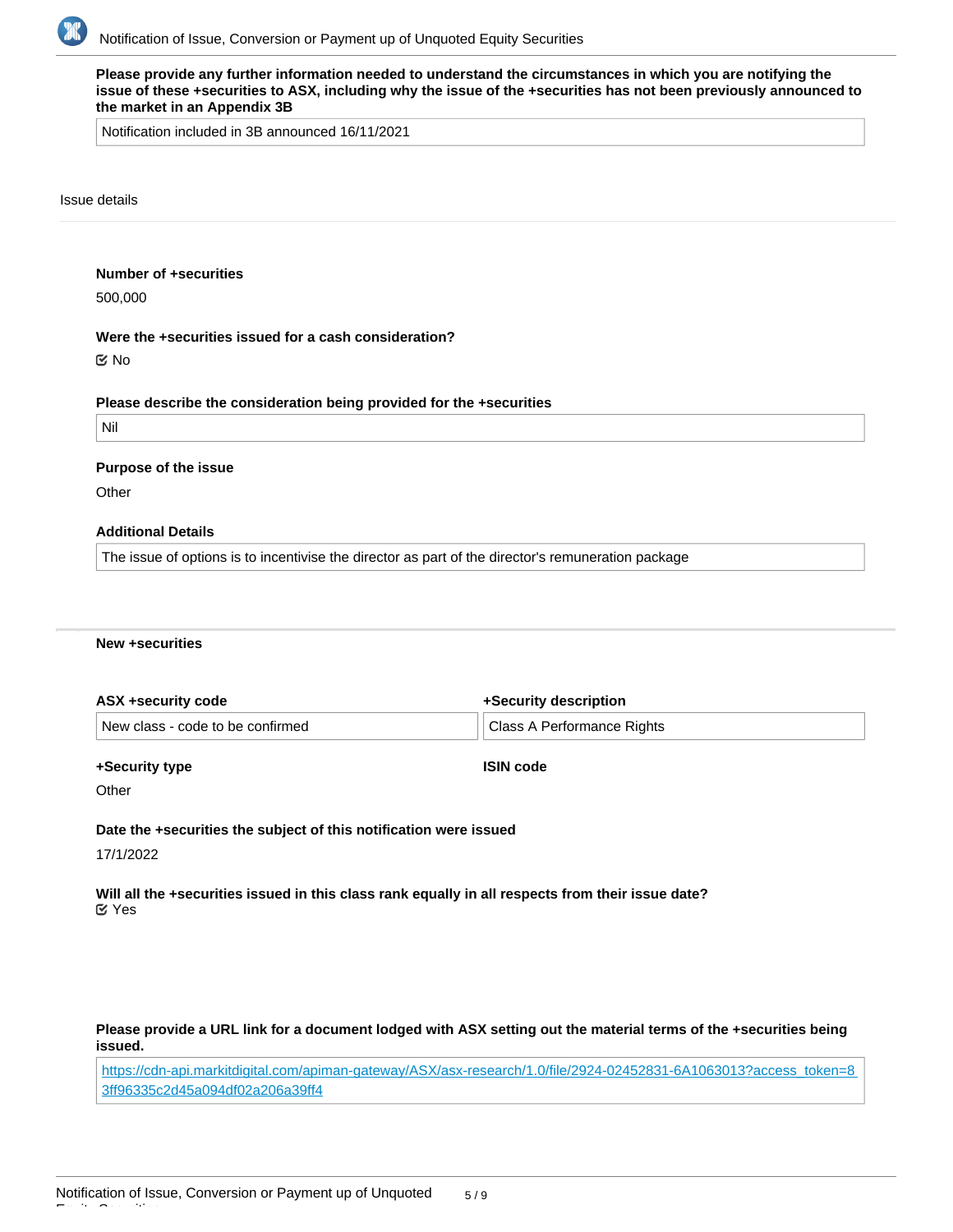

### **Any other information the entity wishes to provide about the +securities the subject of this notification**

## **Please provide any further information needed to understand the circumstances in which you are notifying the issue of these +securities to ASX, including why the issue of the +securities has not been previously announced to the market in an Appendix 3B**

Notification included in 3B announced 16/11/2021

#### Issue details

## **Number of +securities**

1,000,000

## **Were the +securities issued for a cash consideration?**

No

#### **Please describe the consideration being provided for the +securities**

Nil

## **Purpose of the issue**

**Other** 

## **Additional Details**

The issue of rights is to incentivise the director as part of the director's remuneration package

## **New +securities**

| ASX +security code               | +Security description      |  |
|----------------------------------|----------------------------|--|
| New class - code to be confirmed | Class B Performance Rights |  |

## **+Security type**

**ISIN code**

**Other** 

**Date the +securities the subject of this notification were issued**

17/1/2022

Equity Securities

**Will all the +securities issued in this class rank equally in all respects from their issue date?** Yes

## **Please provide a URL link for a document lodged with ASX setting out the material terms of the +securities being issued.**

[https://cdn-api.markitdigital.com/apiman-gateway/ASX/asx-research/1.0/file/2924-02452831-6A1063013?access\\_token=8](https://cdn-api.markitdigital.com/apiman-gateway/ASX/asx-research/1.0/file/2924-02452831-6A1063013?access_token=83ff96335c2d45a094df02a206a39ff4) [3ff96335c2d45a094df02a206a39ff4](https://cdn-api.markitdigital.com/apiman-gateway/ASX/asx-research/1.0/file/2924-02452831-6A1063013?access_token=83ff96335c2d45a094df02a206a39ff4)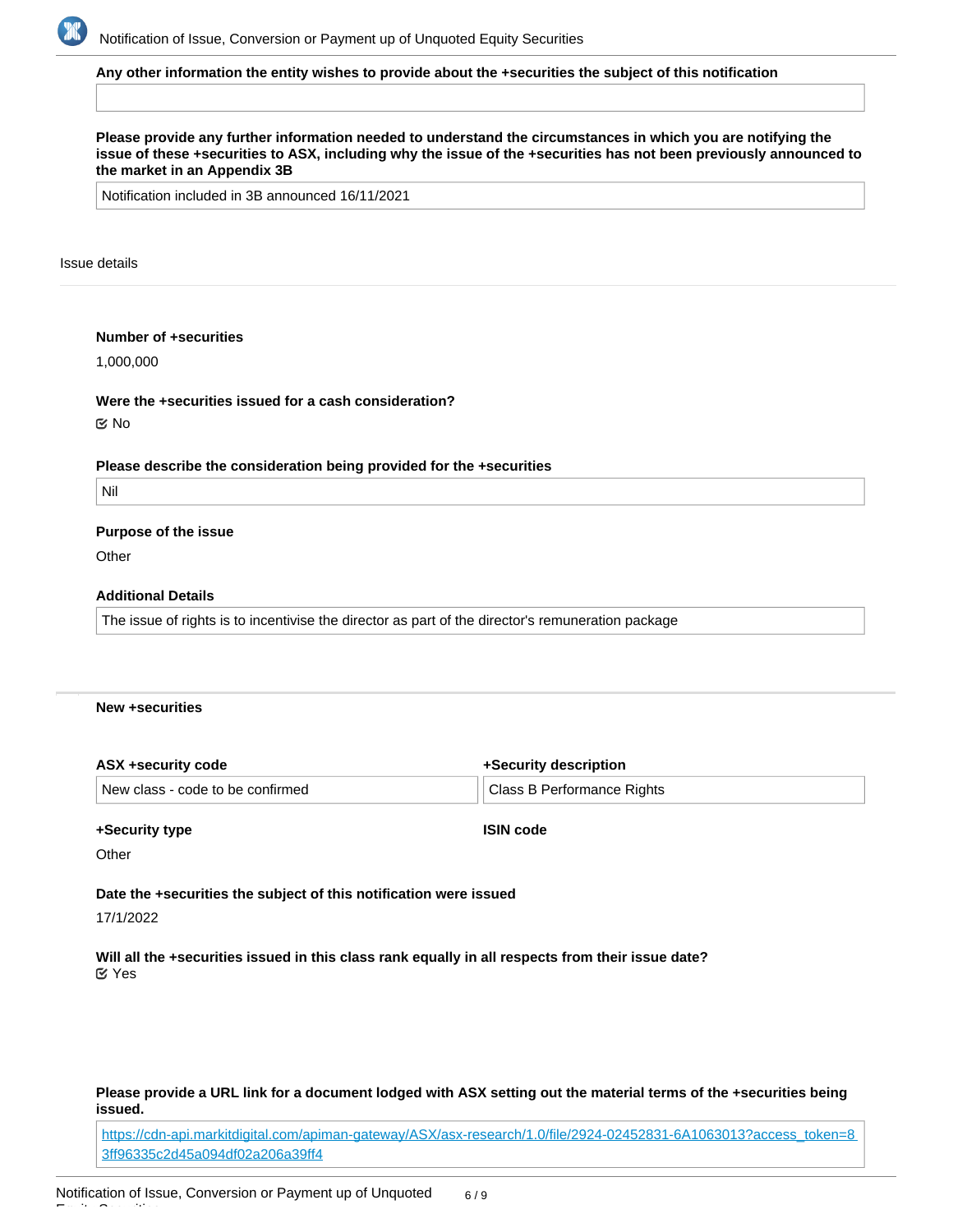

## **Any other information the entity wishes to provide about the +securities the subject of this notification**

**Please provide any further information needed to understand the circumstances in which you are notifying the issue of these +securities to ASX, including why the issue of the +securities has not been previously announced to the market in an Appendix 3B**

Notification included in 3B announced 16/11/2021

Issue details

## **Number of +securities**

1,000,000

**Were the +securities issued for a cash consideration?** No

**Please describe the consideration being provided for the +securities**

Nil

**Purpose of the issue**

**Other** 

Equity Securities

**Additional Details**

The issue of rights is to incentivise the director as part of the director's remuneration package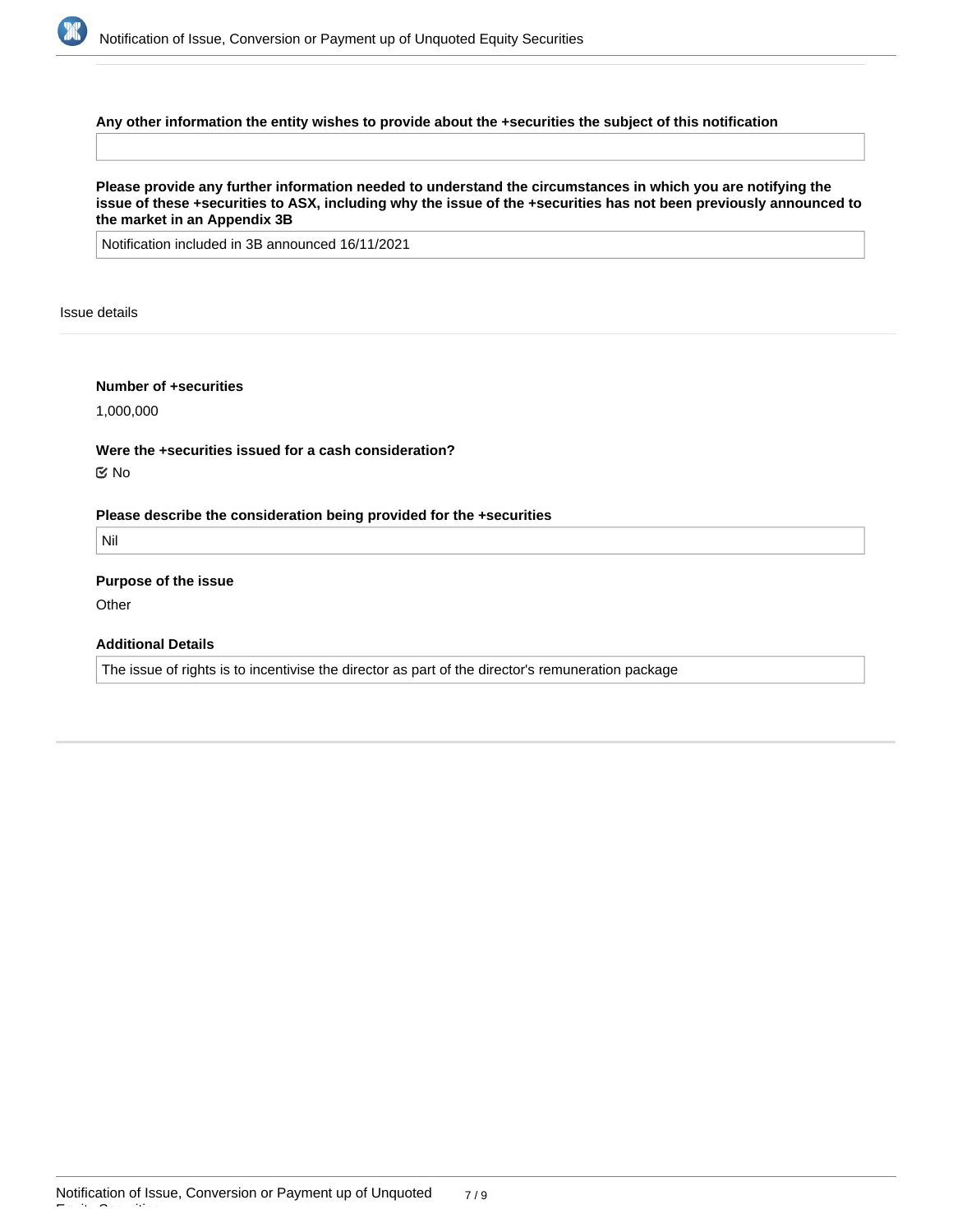

Part 4 - +Securities on issue

| Following the issue, conversion or payment up of the +securities the subject of this application, the +securities of<br>the entity will comprise:<br>(A discrepancy in these figures compared to your own may be due to a matter of timing if there is more than one<br>application for quotation/issuance currently with ASX for processing.) |                                         |  |
|------------------------------------------------------------------------------------------------------------------------------------------------------------------------------------------------------------------------------------------------------------------------------------------------------------------------------------------------|-----------------------------------------|--|
| 4.1 Quoted + Securities (Total number of each + class of + securities quoted)                                                                                                                                                                                                                                                                  |                                         |  |
| ASX +security code and description                                                                                                                                                                                                                                                                                                             | Total number of<br>+securities on issue |  |
| FYI: ORDINARY FULLY PAID                                                                                                                                                                                                                                                                                                                       | 365,867,589                             |  |
| 4.2 Unquoted +Securities (Total number of each +class of +securities issued but not quoted on ASX)                                                                                                                                                                                                                                             |                                         |  |
| ASX +security code and description                                                                                                                                                                                                                                                                                                             | Total number of<br>+securities on issue |  |
| FYIAF : OPTION EXPIRING 31-DEC-2022 EX \$0.3                                                                                                                                                                                                                                                                                                   | 1,000,000                               |  |

FYIAE : OPTION EXPIRING 27-NOV-2022 EX \$0.336 2,250,000

| New class - code to be confirmed : Unlisted options | 500,000 |
|-----------------------------------------------------|---------|
|                                                     |         |

| New class - code to be confirmed : Class A Performance Rights | 1.000.000 |
|---------------------------------------------------------------|-----------|
|                                                               |           |
| New class - code to be confirmed : Class B Performance Rights | 1,000,000 |